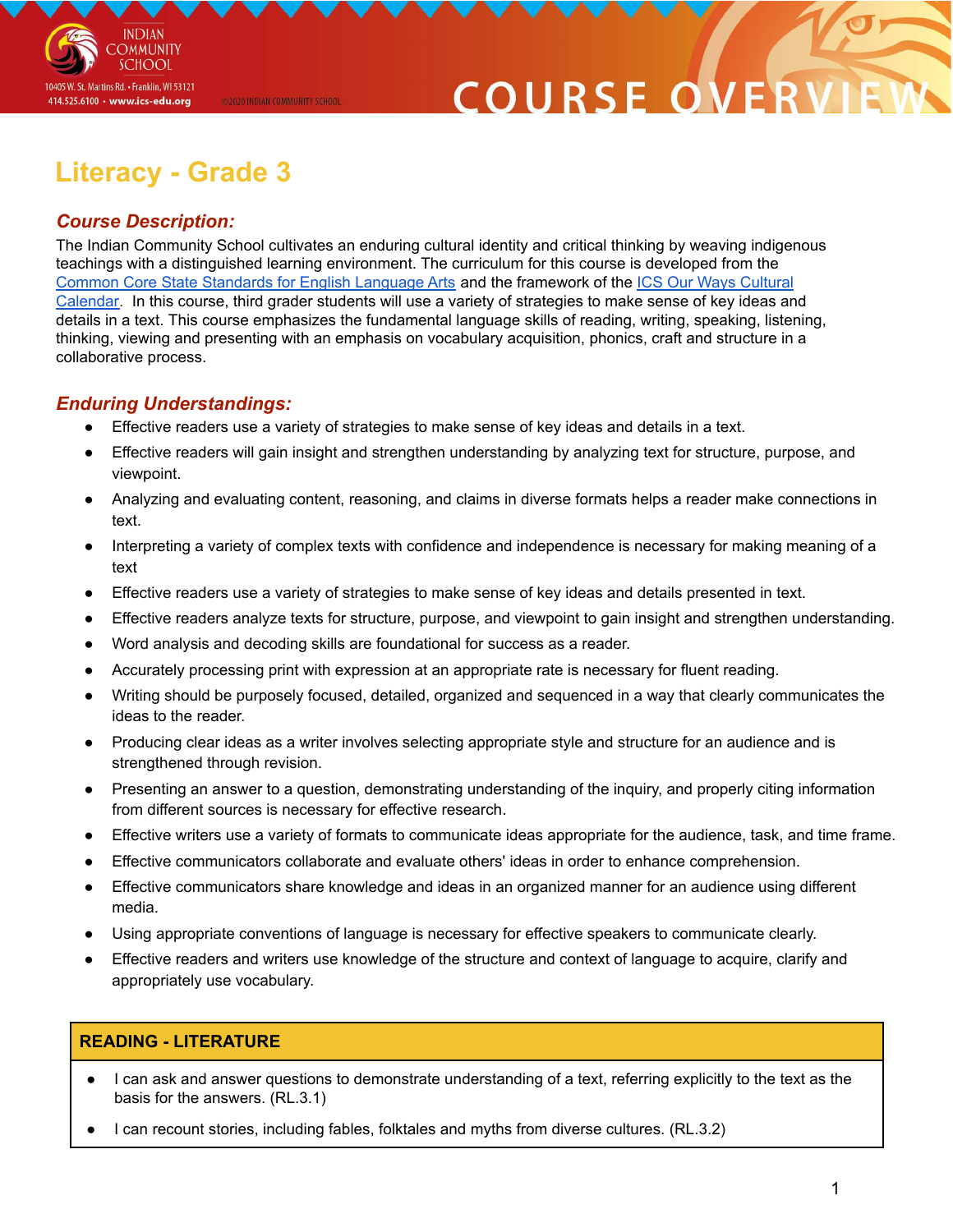

# **COURSE O**

### **READING - LITERATURE (continued)**

@2020 INDIAN COMMUNITY SCHOOL

- I can determine the central message, lesson or moral from stories, including fables, folktales and myths from diverse cultures. (RL.3.2)
- I can explain how the central message is conveyed through key details in the text. (RL.3.2)
- I can describe characters in a story.  $(RL.3.3)$
- I can explain how a character's actions contribute to the sequence of events. (RL.3.3)
- I can determine the meaning of words and phrases, including literal and non-literal language. (RL.3.4)
- I can refer to parts of stories, dramas, and poems when writing or speaking about a text. (RL.3.5)
- I can describe how each successive part of a text builds on earlier sections. (RL.3.5)
- I can distinguish my own point of view from that of the narrator or those of the characters. (RL.3.6)
- I can explain how specific aspects of a text's illustrations contribute to what is conveyed by the words in a story. (RL.3.7)
- I can compare and contrast the themes, settings, and plots of stories written by the same author about the same or similar characters. (RL.3.9)
- I can read and comprehend grade-level literature including stories, dramas and poetry. (RL.3.10)

### **READING - INFORMATIONAL TEXT**

- I can ask and answer questions to demonstrate understanding of a text, referring explicitly to the text as the basis for the answers. (RI.3.1)
- I can determine the main idea of a text. (RI.3.2)
- I can recount the key details of a text and explain how they support the main idea. (RI.3.2)
- I can describe the relationship between a series of historical events by using language that pertains to time, sequence, and cause/effect. (RI.3.3)
- I can describe the relationship between a series of scientific ideas or concepts by using language that pertains to time, sequence, and cause/effect. (RI.3.3)
- I can describe the relationship between a series of steps in technical procedures in a text by using language that pertains to time, sequence, and cause/effect. (RI.3.3)
- I can determine the meaning of vocabulary words and phrases in a text related to a topic or subject. (RI.3.4)
- I can use text features and search tools to locate information on a given topic efficiently. (RI.3.5)
- I can distinguish my own point of view from that of the author of a text.  $(RI.3.6)$
- I can use information gained from illustrations and words to demonstrate understanding of a text. (RI.3.7)
- I can describe the logical connection between particular sentences and paragraphs in a text. (RI.3.8)
- I can compare and contrast the most important points and key details presented in two texts on the same topic. (RI.3.9)
- I can read and comprehend grade-level informational texts including history/social studies, science, and technical texts. (RI.3.10)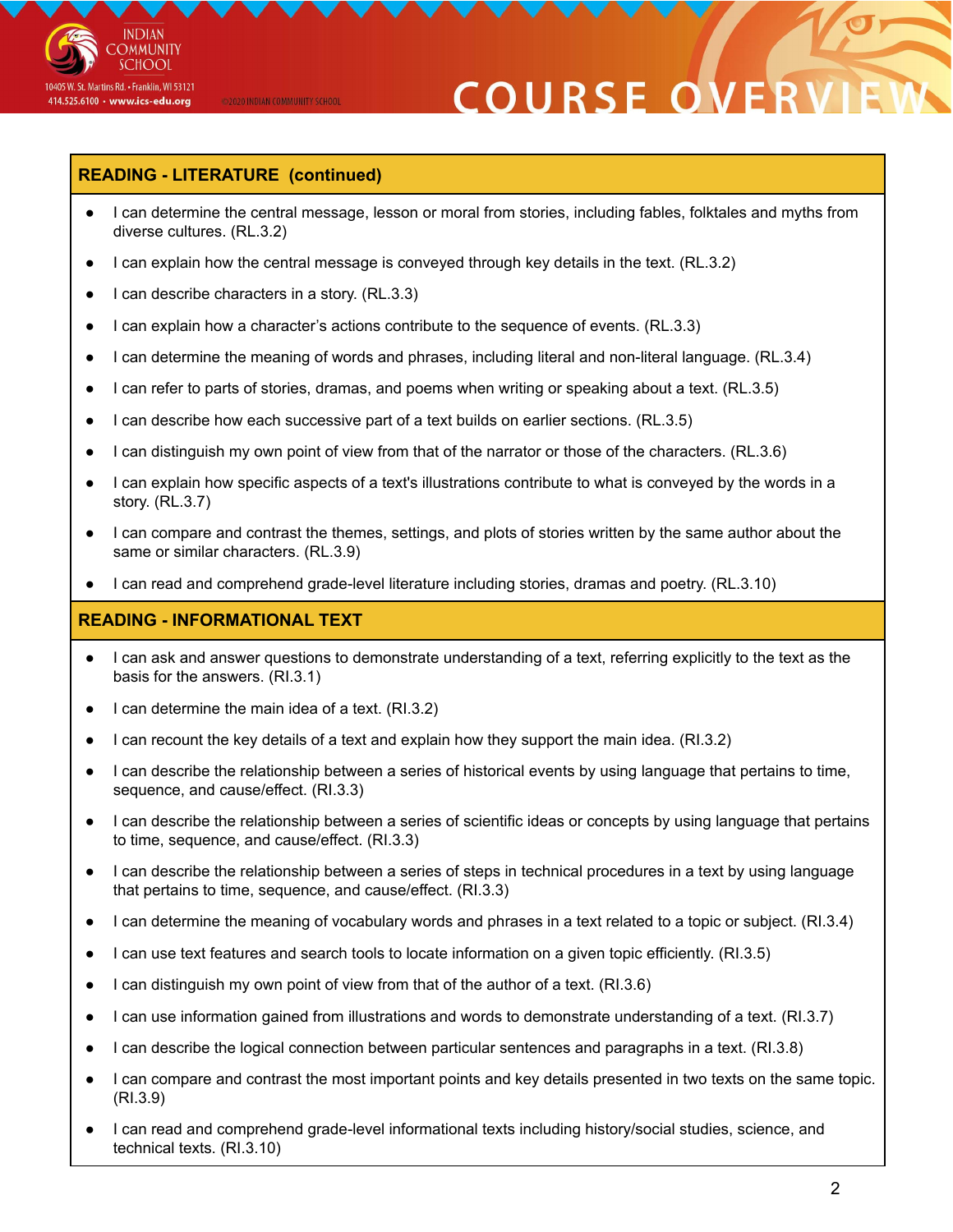

# **COURSE OVE**

### **READING - FOUNDATIONAL SKILLS**

@2020 INDIAN COMMUNITY SCHOOL

- I can identify and know the meaning of the most common prefixes and suffixes. (RF.3.3.A)
- I can use spelling patterns and affixes to decode words. (RF.3.3.B)
- I can read and understand grade-level text with purpose and understanding. (RF.3.4.A)
- I can read and understand grade-level text orally with accuracy on successive readings. (RF.3.4.B)
- I can read and understand grade-level text orally with appropriate rate on successive readings. (RF.3.4.B)
- I can read and understand grade-level text orally with expression on successive readings. (RF.3.4.B)
- I can use context clues to read words and understand their meaning, rereading as necessary. (RF.3.4.C)

#### **WRITING**

- I can write an opinion piece with an introduction to introduce a topic and state an opinion. (W.3.1.A)
- I can provide reasons that support an opinion. (W.3.1.B)
- I can use linking words and phrases to connect an opinion and reasons. (W.3.1.C)
- I can provide a concluding statement or section for an opinion piece. (W.3.1.D)
- I can introduce a topic and group related information together in an informative text. (W.3.2.A)
- I can include illustrations in an informative text to increase comprehension. (W.3.2.A)
- I can develop a topic for an informative text with facts, definitions, and details. (W.3.2.B).
- I can use linking words and phrases in an informative text to connect ideas within categories of information. (W.3.2.C)
- I can provide a concluding statement or section for an informative text. (W.3.2.D)
- I can establish a situation and introduce a narrator and/or characters in a narrative. (W.3.3.A)
- I can organize an event sequence in a narrative that unfolds naturally. (W.3.3.A)
- I can use dialogue and descriptions of actions, thoughts, and feelings in a narrative to develop experiences, events, and character responses. (W.3.3.B)
- I can use temporal words and phrases in a narrative to signal event order. (W.3.3.C)
- I can provide a sense of closure for a narrative. (W.3.3.D)
- I can produce writing in which the development and organization are appropriate to task and purpose with guidance and support. (W.3.4)
- I can develop and strengthen writing as needed by planning, revising, and editing with guidance and support. (W.3.5)
- I can use technology to produce and publish writing with guidance and support. (W.3.6)
- I can conduct short research projects that build knowledge about a topic. (W.3.7)